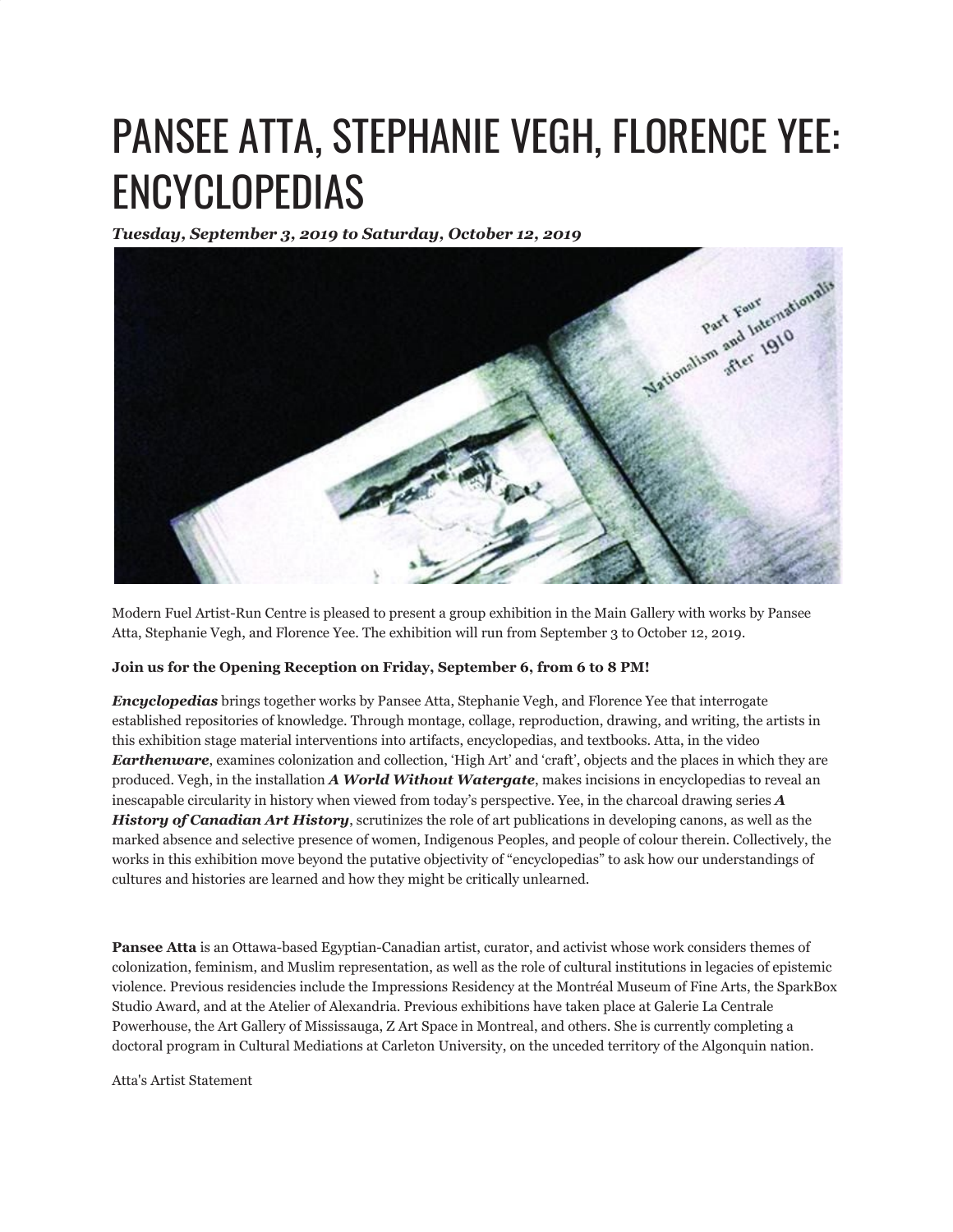My multimedia practice investigates issues of representation, migration, authenticity, and decolonization using animation, installation, painting, performance, and combinations thereof. By reimagining representations of Muslims, diasporic communities, and the Global South, I look at how these representations define communities, opening or limiting political possibilities. I strive to insert my own body, my experiences, and my stories into art historical canons that have been written in such a way that I do not readily see myself reflected in them.

This practice becomes a way of revealing horrors that lurk underneath the beauty of art objects to meditate on the violence they can inflict. It is also a way of tracing family histories, genealogies of my own and those of pernicious social constructs to their origins in the imaginary space of nostalgia. These distorted, re-framed images become a way of thinking and feeling through one's own misrepresentation and erasure, untidily considering both complicity and resistance in cultural spheres.

**Stephanie Vegh** is a visual artist, writer and arts worker who obtained her Combined Honours BA in Art and Comparative Literature from McMaster University before completing her MFA at the Glasgow School of Art. She served as Artist-in- Residence at the Repton School in Derbyshire, England and has written essays and reviews for various galleries and publications in the United Kingdom and Canada. Her drawing and installation projects have been exhibited in solo and group exhibitions at public art galleries in Canada and the UK including the Leeds College of Art & Design and Tramway in the UK, and the Art Gallery of Hamilton, Workers Arts & Heritage Centre, Earls Court Gallery, Hamilton Artists Inc. and Centre 3 for Print and Media Arts in Canada. Vegh is an active arts advocate who was awarded the City of Hamilton Arts Award for Arts Management in 2016 for her leadership of the Hamilton Arts Council (2011-2017), and is a three-time recipient of an Ontario Arts Council Project Grant for Visual Artists.

### Vegh's Artist Statement

I think through drawing. Working primarily in ink, watercolour, and fragile books already consigned to obsolescence, I manipulate drawing's provisional nature to subvert the final word of history while inviting the same slow scrutiny I apply to their making.

With a curiosity that encompasses history, literature and science, I am continually drawn to subtle moments of crisis that crack the veneer of civilization through acts of private criminality and natural disaster alike. By opening the past to broad interpretations and playful cross-pollinations, I examine and enact a parallel role for art in constructing and challenging historical events and position my own artistic practice as a means to raise questions for the present moment and uncertain future. Inks and watercolours traditionally employed in service to factual illustration are made to bleed into the paper's open territory.

Throughout my work, the books I have venerated my whole life become physical markers of the slippages that occur in a digital age that tangles fact and fiction into a confusion of unreliable information. My drawn interventions into found books mimic the function of illustration in science and history to bolster research with convincing representations of socially accepted truths and categories of being, while returning these often-oppressive structures to human scale through the tactile tenderness of drawing.

Contrary to the darkness that can permeate my work, the possibilities of beauty and hope are held open by the delicacy and fluidity with which I approach these drawings. Just as I privilege a sense of openness in the space of my drawings, I erase and redraw history in an effort to hold time open in a call for slow thinking in a fast world.

The artist gratefully acknowledges the support of the Ontario Arts Council in the delivery of this project.

**Florence Yee** is a 2.5 generation, Cantonese-struggling visual artist based in Tkaronto/Toronto and Tiohtià:ke/Montreal. Their interest in Cantonese-Canadian history has informed an art practice examining diasporic subjectivities through the lens of gender, racialization, queerness and language. Notable exhibitions include Sino(n)-Québécoise? at Centre Never Apart and Le Salon at Articule, as well as exhibitions at the Gardiner Museum